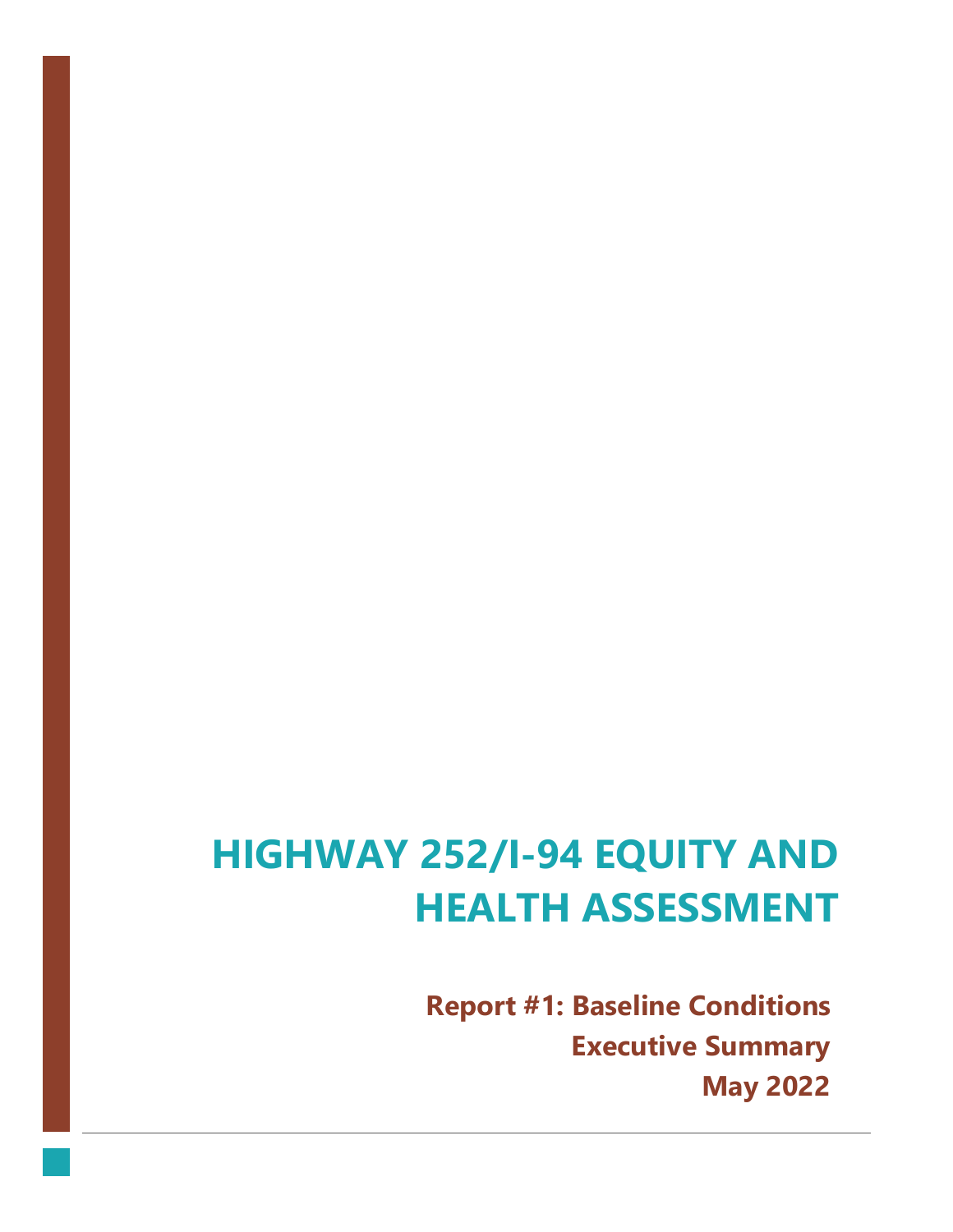## 1. Executive Summary

## Highway 252/I-94 Equity and Health Assessment

MnDOT is conducting an Equity and Health Assessment (EHA) in parallel with an environmental review on the Highway (Hwy) 252/I-94 corridor in Brooklyn Park, Brooklyn Center, and Minneapolis. The purpose of the Hwy 252/I-94 EHA is to understand how transportation impacts equity and health along the corridor so these impacts can be considered when deciding how to improve corridor facilities.

The Hwy 252/I-94 EHA uses health data and enhanced, targeted engagement of historically underserved, overburdened, and underrepresented populations to explore the following questions:

- How does transportation affect health along the Hwy 252/I-94 corridor?
- How does transportation contribute to health disparities in corridor communities and between corridor communities and the broader region?
- How does the Hwy 252/I-94 environmental review consider equity and health impacts?
- What opportunities exist to promote equity and health through Hwy 252/I-94 improvements?

The EHA is administered by MnDOT's Office of Sustainability and Public Health with support of an interagency working group and a group of community residents known as Hwy 252/I-94 Equity and Health Neighborhood Advisors (EHNA). The EHNA's role in the Hwy 252/I-94 EHA is to describe equity and health conditions in their communities, provide input on equity and health engagement activities, and provide input on potential transportation improvements to Hwy 252/I-94 project elements and alternatives.

### About this Report

The Hwy 252/I-94 Equity and Health Baseline Conditions Report documents 31 conditions that provide a holistic depiction of how transportation can impact physical, mental, social, environmental, and economic health in Hwy 252/I-94 communities. Where possible, baseline condition information is disaggregated by race, ethnicity, and/or income, and used to assess health disparities within the corridor and between the corridor and the region. Equity and health baseline conditions are then prioritized and consolidated into six equity and health focus areas: environment and human health; sense of community; property impacts; transportation safety; transportation options; and access to destinations. These areas are preliminary pending engagement of historically underserved and overburdened communities in Spring 2022.

This document provides a data-driven foundation for two subsequent EHA reports that will be considered by MnDOT as public input to create the Hwy 252/I-94 Scoping Decision Document (SDD). The second report will document engagement results and identify the equity and health priorities of Hwy 252/I-94 communities. The third report will provide a community-driven health and equity assessment of Hwy 252/I-94 SDD project alternatives and recommendations for what, if any, changes to the SDD should be considered before proceeding to final review and approval. Recommendations could also identify opportunities outside of the project for consideration by MnDOT and/or other agencies.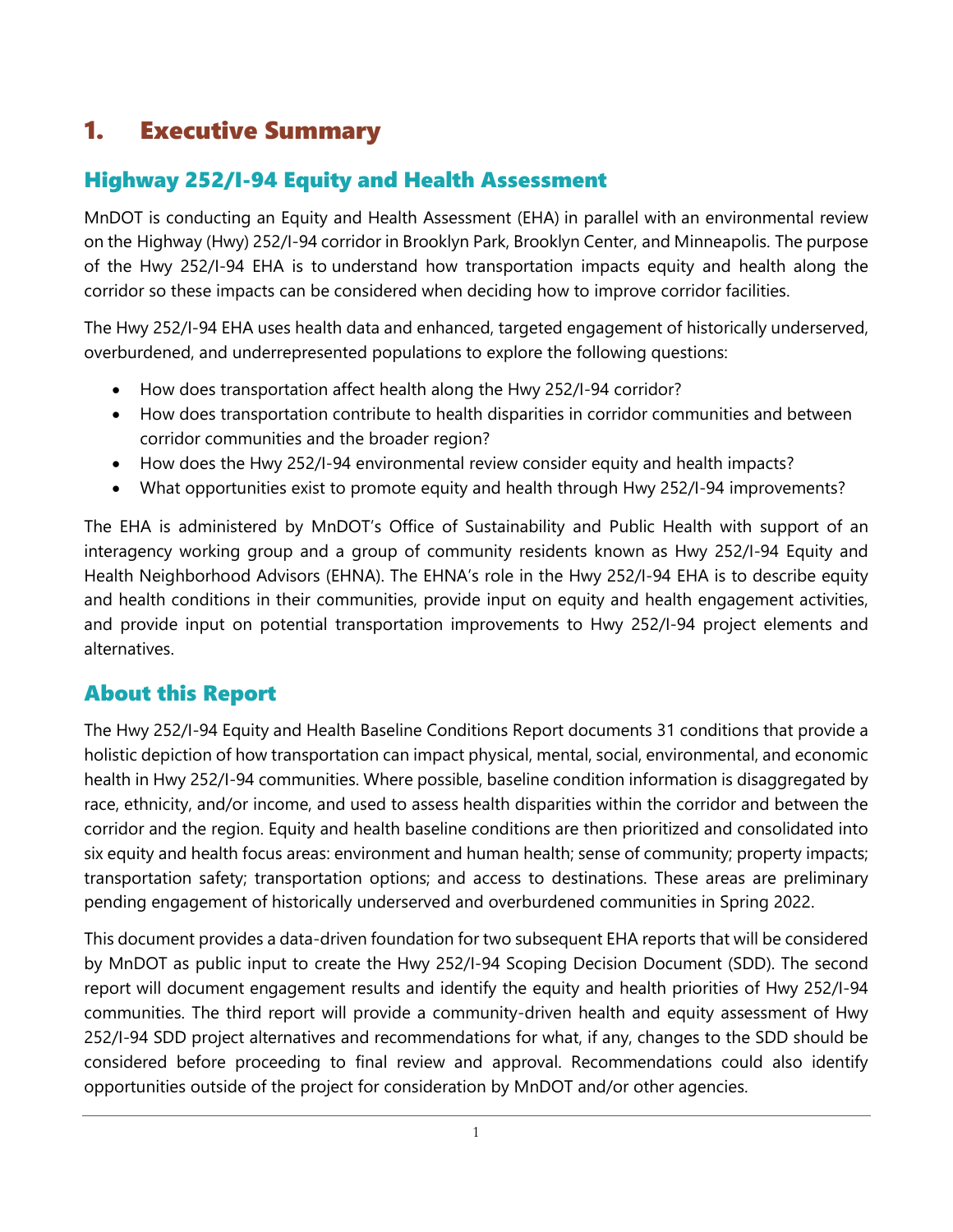Figure 1. Highway 252/I-94 Corridor

#### Report Findings

#### **The Highway 252/I-94 Corridor**

The Hwy 252/I-94 corridor runs for approximately 12 miles between the Hwy 610/252 interchange in Brooklyn Park and the 4th Avenue/I-94 interchange in Minneapolis. The Mississippi River is less than one-half mile to the east of the corridor, creating a natural physical barrier. There are no other natural barriers west of the river; however, I-94 creates a north-south barrier in Brooklyn Center where it turns west and bisects the city.

The Hwy 252/I-94 corridor runs through some of the most racially and ethnically diverse areas/of the state. Nearly 60 percent of the corridor identifies as Black or African American, Asian, or Hispanic/Latino. The proportion of people of color is highest in North Minneapolis and in Brooklyn Center north of I-94 and west of Hwy 252.

#### **Health Conditions along the Hwy 252/I-94 Corridor**

Health is a state of complete physical, mental, and social well-being, extending beyond the absence of disease or infirmity<sup>[1](#page-2-0)</sup>. A person's health is heavily influenced by the environments in which they live, work, play, and go to school. According to available health data, communities along the Hwy 252/I-94 corridor experience more negative health outcomes compared to the county and/or region. There are also significant health disparities within the corridor based on race/ethnicity, income, and location.



<span id="page-2-0"></span><sup>1</sup> World Health Organization.<https://www.who.int/about/governance/constitution>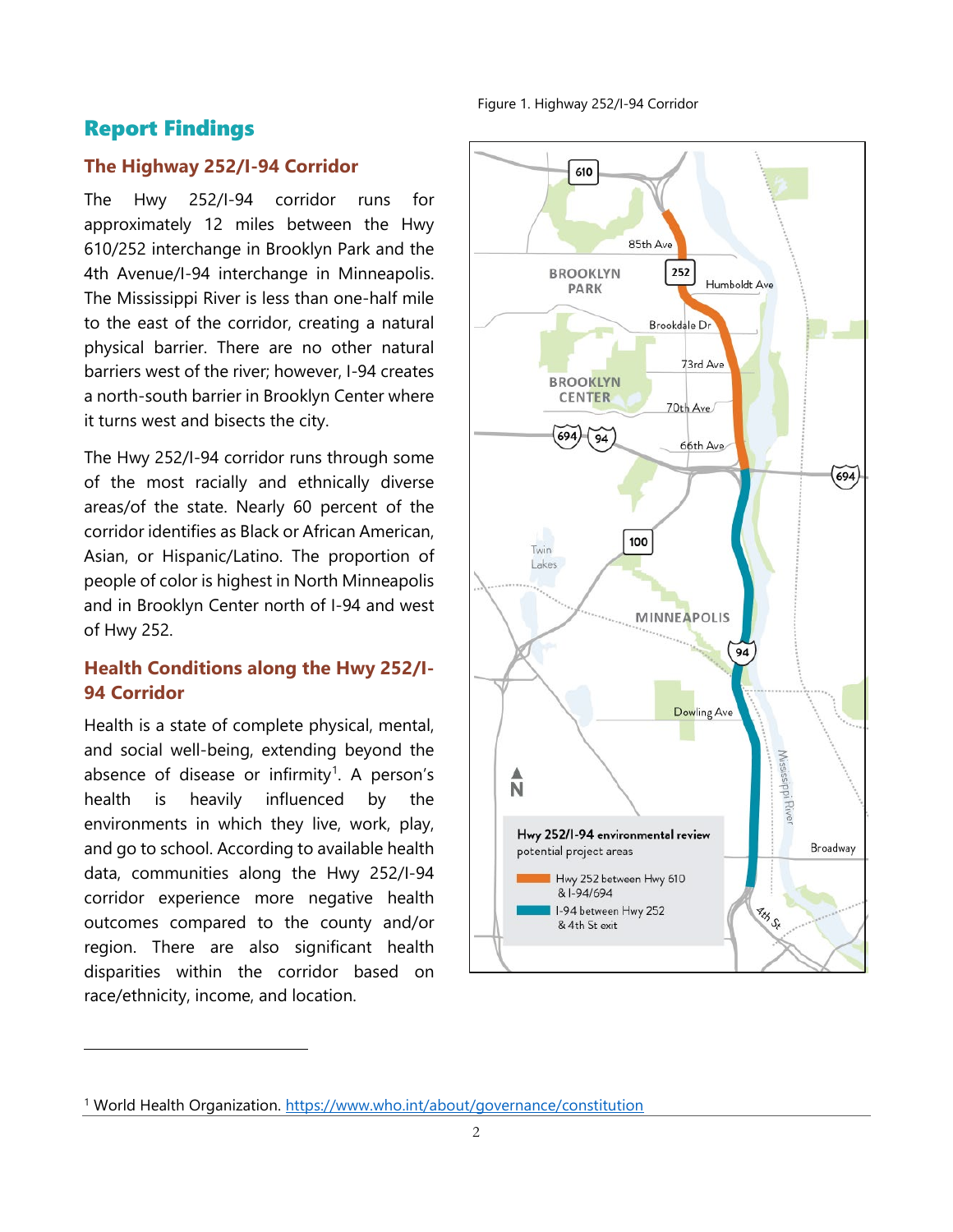The key findings of this report related to health conditions along the Hwy 252/I-94 corridor are:

- **1. People living in North Minneapolis report more negative health outcomes than people living in Hennepin County.** According to the Hennepin County SHAPE<sup>[2](#page-3-0)</sup> survey, residents of North Minneapolis are significantly less likely to report excellent or very good health and significantly more likely to report poor or fair health compared to residents of Hennepin County. North Minneapolis residents are also less likely to report vigorous or moderate physical activity and more likely to report feeling unsafe than Hennepin County residents.<sup>[3](#page-3-1)</sup>
- **2. Public health models indicate higher rates of chronic disease in majority non-white areas along the corridor than in majority white areas along the corridor.** According to the Centers for Disease Control and Prevention, residents of majority non-white areas along the corridor are 20 to 25 percent more likely than residents of majority white areas to experience asthma, chronic obstructive pulmonary disease (COPD), and obesity.
- **3. The typical person living along the Hwy 252/I-94 corridor has less income than the typical Hennepin County resident.** Median household income for people living along the corridor is \$64,941, compared to \$78,167 for Hennepin County. Twenty-two percent of households with children along the corridor are experiencing poverty, compared to 10 percent of households with children for the county
- **4. There are significant income disparities by race and ethnicity along the Hwy 252/I-94 corridor.** Median household income for Black households along the corridor (\$37,300) is less than half what it is for white households along the corridor (\$79,900). A typical household in a majority non-white area is twice as likely as a typical household in a majority white area to spend more than 45 percent of household income on housing and transportation.
- **5. Compared to the typical Minnesotan, people living along the Hwy 252/I-94 corridor are at greater risk of disease, hospitalization, and death due to poor air quality**. Urban counties and counties with a higher proportion of people of color, such as Hennepin County, have higher rates of emergency room visits, hospitalizations, and deaths resulting from fine particle matter and ozone exposure. Environmental Protection Agency models put the lifetime risk of cancer from inhalation of air toxins at 31 parts per million for communities along the corridor. This risk is a function of air toxic concentration, exposure rates, and socioeconomic conditions.
- **6. People living along the Hwy 252/I-94 corridor are concentrated in high traffic areas.** Approximately half of the 62,000 people living along the corridor live within 300 meters (1,000 feet or one-fifth of a mile)<sup>[4](#page-3-2)</sup> of a major roadway (more than 10,000 average annual daily traffic).

<span id="page-3-0"></span><sup>2</sup> Hennepin County SHAPE 2018.<https://www.hennepin.us/your-government/research-data/shape-surveys>

<span id="page-3-1"></span><sup>3</sup> Information on social determinants of health is available from the Centers of Disease Control and Prevention. <https://www.cdc.gov/socialdeterminants/index.htm>

<span id="page-3-2"></span><sup>4</sup> Traffic's impact on air quality diminishes with distance. Air quality research indicates that vehicle-related pollutants reach ambient concentrations at about 300 meters from major roadways.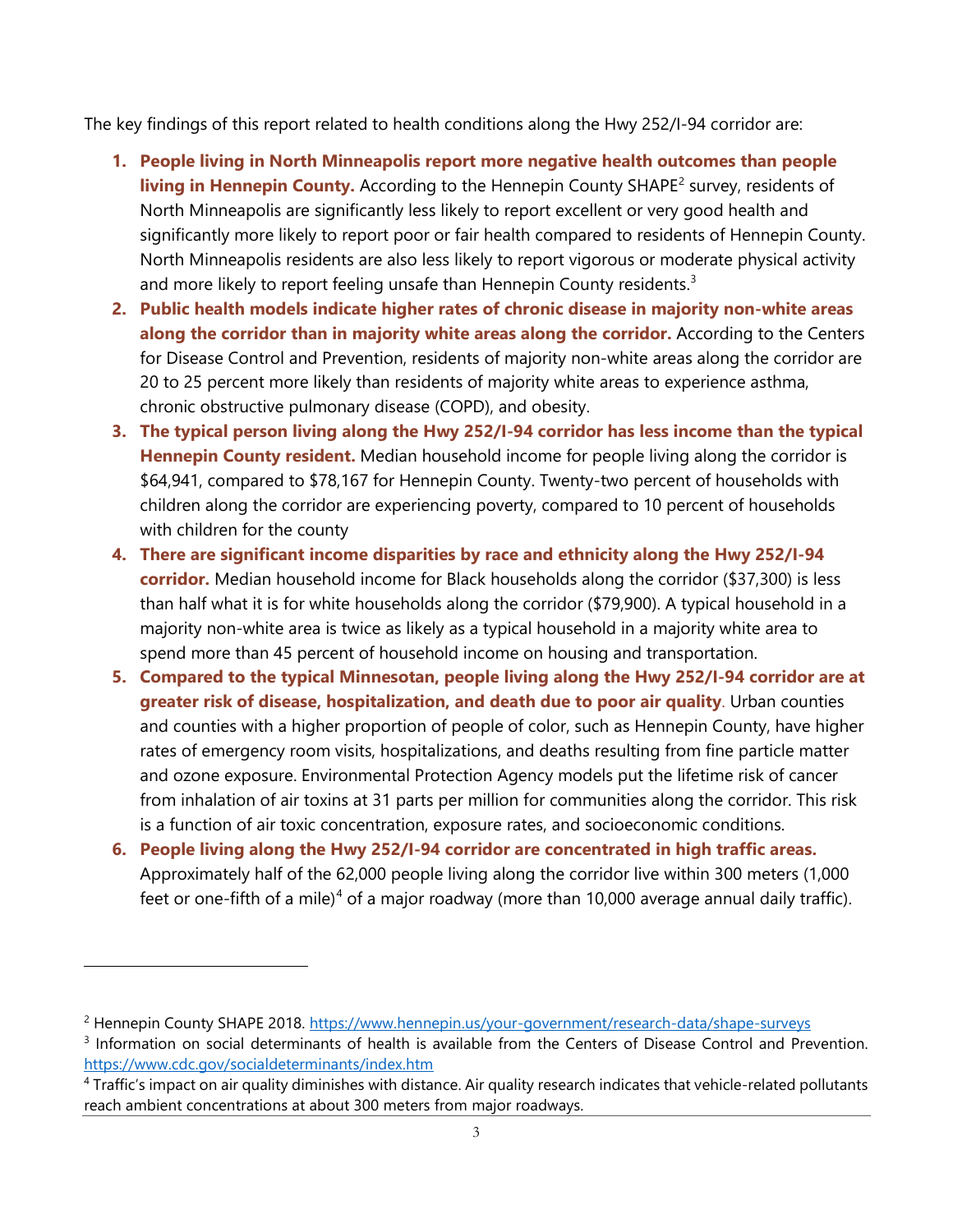#### **Transportation Conditions along the Hwy 252/I-94 Corridor**

In Minnesota and across the country, decades of transportation investment have focused on keeping vehicles moving at high speeds by expanding roadways, reducing the need to stop, and removing obstacles and barriers near roads such as trees. These investments often come at the expense of pedestrians and bicyclists, creating a more dangerous and less pleasant environment to walk or bike in. This, along with greenhouse gas emissions and particulate pollution created by cars, disproportionately impacts people of color, people with lower income, and people over age 65, who are more likely to travel on foot, by bike, or by transit than white people, people with higher incomes, and people under age 65.

The Minnesota GO 50-year Vision for Transportation imagines a multimodal transportation system that maximizes the health of people, environment, and economy. This vision makes clear that transportation is a means to achieving health, and that health should be considered when making transportation decisions. As the champion agency behind the Minnesota GO Vision, MnDOT is working to expand the role of health in transportation decision-making at the policy, program, and project level. MnDOT is also committed to advancing transportation equity. Transportation equity ensures the benefits and burdens of transportation systems, services, and spending are fair and just, which historically has not been the case. Transportation equity also requires that people of underserved communities, especially Black, Indigenous and People of Color, share in the power of decision-making.<sup>[5](#page-4-0)</sup>

The key findings of this report related to health, equity, and transportation along Hwy 252/I-94 are:

- **1. Most people living along the Hwy 252/I-94 corridor commute outside the corridor for work.** Approximately 20,500 people who live in the corridor work elsewhere, and just 800 people live and work within the corridor. The top employment industries for corridor residents are healthcare and social assistance, manufacturing, and retail trade.
- **2. People living along the Hwy 252/I-94 corridor face challenges to accessing jobs by modes other than personal motor vehicle.** Along the Hwy 252/I-94 corridor, households with personal vehicles can access significantly more jobs within 30 minutes than households using public transit. North Minneapolis has the greatest access to jobs within 30 minutes by transit and bicycle due to its proximity to downtown. Jobs located to the east and west of the corridor are comparatively less accessible by transit and bicycle due to the Mississippi River, freeway barriers, fewer transit routes, and fewer bikeways traveling in those directions.
- **3. Among people living along the Hwy 252/I-94 corridor, White workers are more likely to drive alone to work and have shorter commutes than Black and Hispanic/Latino workers.** Compared to White workers, Black workers are 14 percent less likely to drive alone to work. Hispanic/Latino workers are 12 percent less likely. Sixty-seven percent of commuters who drive alone to work have commutes less than 30 minutes, compared to 42 percent of commuters who take transit.

<span id="page-4-0"></span><sup>&</sup>lt;sup>5</sup> MnDOT working definition of transportation equity.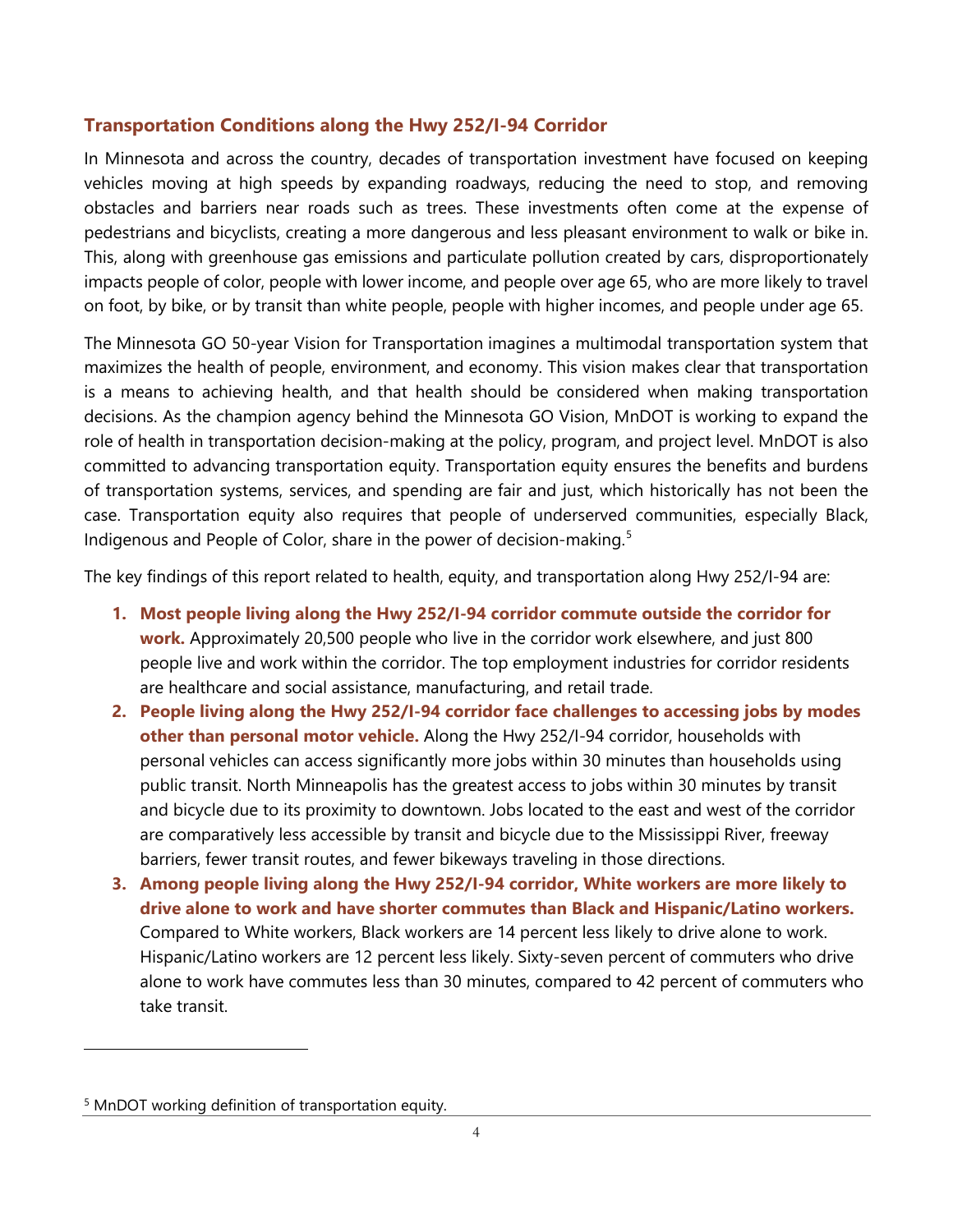- **4. The Hwy 252/I-94 corridor has a high concentration of households without a personal motor vehicle**. According to a recent American Community Survey, 14 percent of households along the corridor do not have access to a personal motor vehicle, compared to nine percent for Hennepin County.
- **5. People living along the Hwy 252/I-94 corridor face challenges accessing healthy food options and greenspace by modes other than personal motor vehicle.** Among people living along the corridor, about six in 10 can access a grocery store within a 20-minute walk. There is limited access to grocery stores by foot in Brooklyn Center. Similarly, about six in 10 corridor residents can access a park within a 10-minute walk. Access to greenspace is more limited in downtown Minneapolis, portions of the Camden neighborhood, and Brooklyn Center south of the I-94/I-694 interchange.
- **6. Hwy 252 and I-94 presents a barrier to people walking, biking, and rolling to destinations throughout the corridor.** Hwy 252 and I-94 bisect the corridor, and crossing opportunities are spaced at inconvenient distances for pedestrians and bicyclists. Crossings, where they do exist, provide poor multimodal levels of service. This leads to unsafe conditions that discourage people without motor vehicles from crossing the corridor.
- **7. There are differences in the built environment of areas with majority White and majority non-White populations**. For block groups where people of color comprise most of the population, the tree canopy coverage is 26 percent, with the lowest coverage in the southern portion of the study area near downtown Minneapolis and along the Mississippi River; in areas with a greater proportion of White residents, canopy coverage tends to be higher.
- **8. There are more vehicle crashes on Hwy 252 than on similar highways across the region.** Hwy 252 is considered deficient based on number of crashes, crash rates, and crash indices. There have also been multiple fatal crashes involving motor vehicles and vulnerable users (e.g., pedestrians and bicyclists). When considering the volume differential between people driving and people walking or biking, pedestrians and bicyclists are significantly more likely to be involved in a fatal or serious injury crash at a Hwy 252 intersection than are people in motor vehicles.

#### **Equity and Health Focus Areas**

Table 1 summarizes and organizes equity and health baseline condition information into six equity and health focus areas. Information about how equity and health focus areas were established is available in Section 8 of this report.

| <b>Focus Areas</b>                            | <b>Focus Area Description</b>                                                                                                                                                                                                       |
|-----------------------------------------------|-------------------------------------------------------------------------------------------------------------------------------------------------------------------------------------------------------------------------------------|
| <b>Environment and</b><br><b>Human Health</b> | The quality of the natural and built environment is highly correlated with<br>community health and well-being. As the natural and human built environment<br>degrades, people are exposed to higher concentrations of toxins, lower |

Table 1. Equity and health focus areas